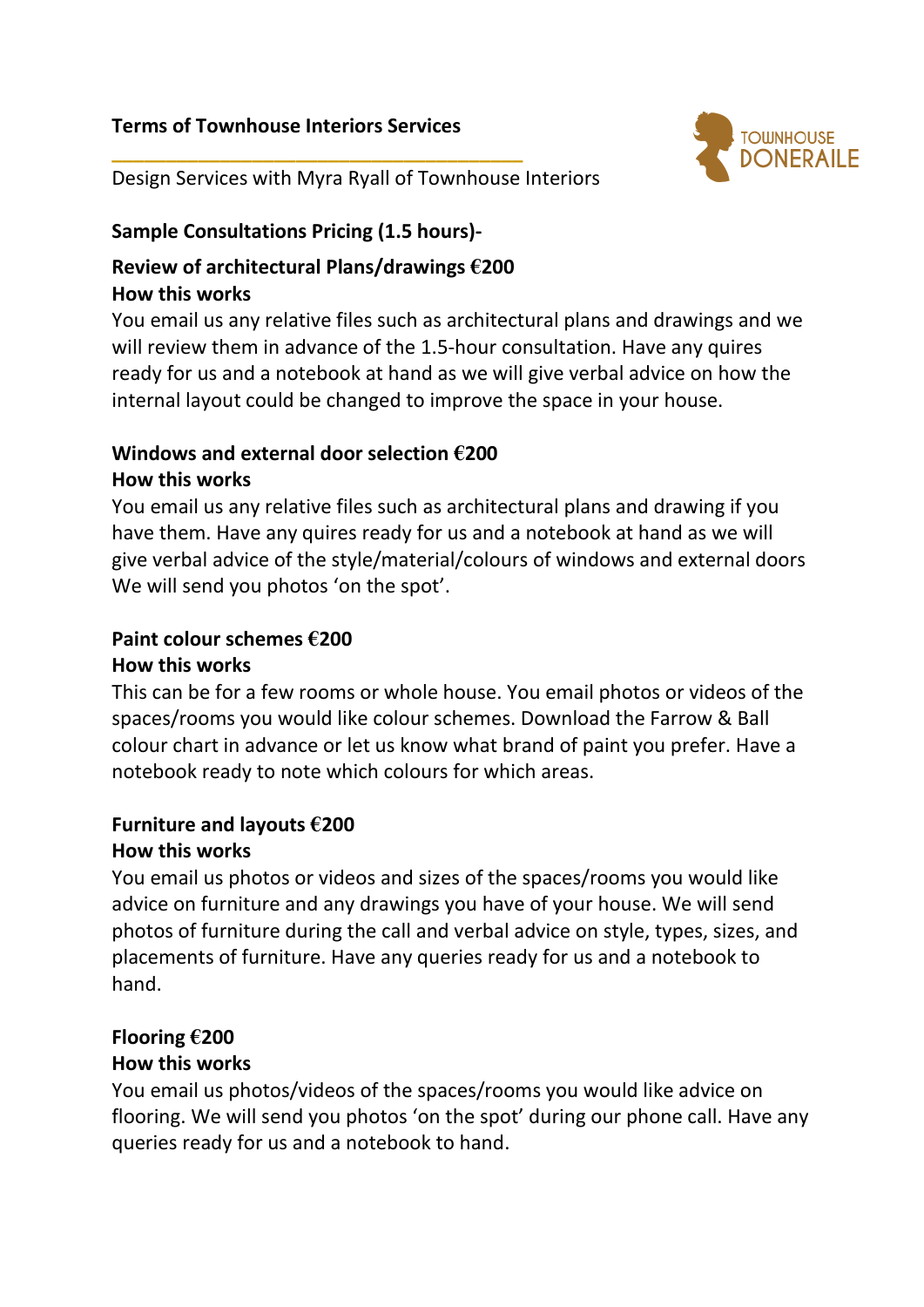## **Window dressing fabric selection (roman blinds and curtains) €200 How this works**

You email us photos and videos of the rooms and windows you would like dressing for. We will select some fabric options that will suit the style of your home and send photos of the fabrics during the call. We will then get back to you with an estimated costing

## . **Accessories/wall art and picture gallery placements and advice €200 How this works**

You email us photos/videos of the areas you would like assistance wit. We will give you advice on art placements, photo gallery placements, framing advice and accessories that can have a huge impact on your house. We will send inspiration photos of examples during the cal. Have any quires ready for us and a notebook to hand.

# **Kitchen design advice €200**

## **How this works**

You email us photos/videos and size of your current kitchen. We will give you verbal advice on colours for units, new style of kitchen, possible relocation of kitchen, types of units and where to put them, advice on counter tops, where to locate ovens, sinks, electric hob, and appliances. We will send photos of suggestions during the call. Have any quires ready for us and a notebook to hand.

## **Skirting/architraves/internal doors €200 How this work**

You email us photos/videos of your house. We will give you verbal advice on style of doors/skirting/architraves and send photos during the call. Have any quires ready for us and a notebook to hand.

## **Ceilings/coving/LED lighting €200**

### **How this works**

You email us photos/videos of your house. We will give you verbal advice on locations of LED lighting, details of ceilings or coving that could be added and we will send photos during the call. Have any quires ready for us and a notebook to hand.